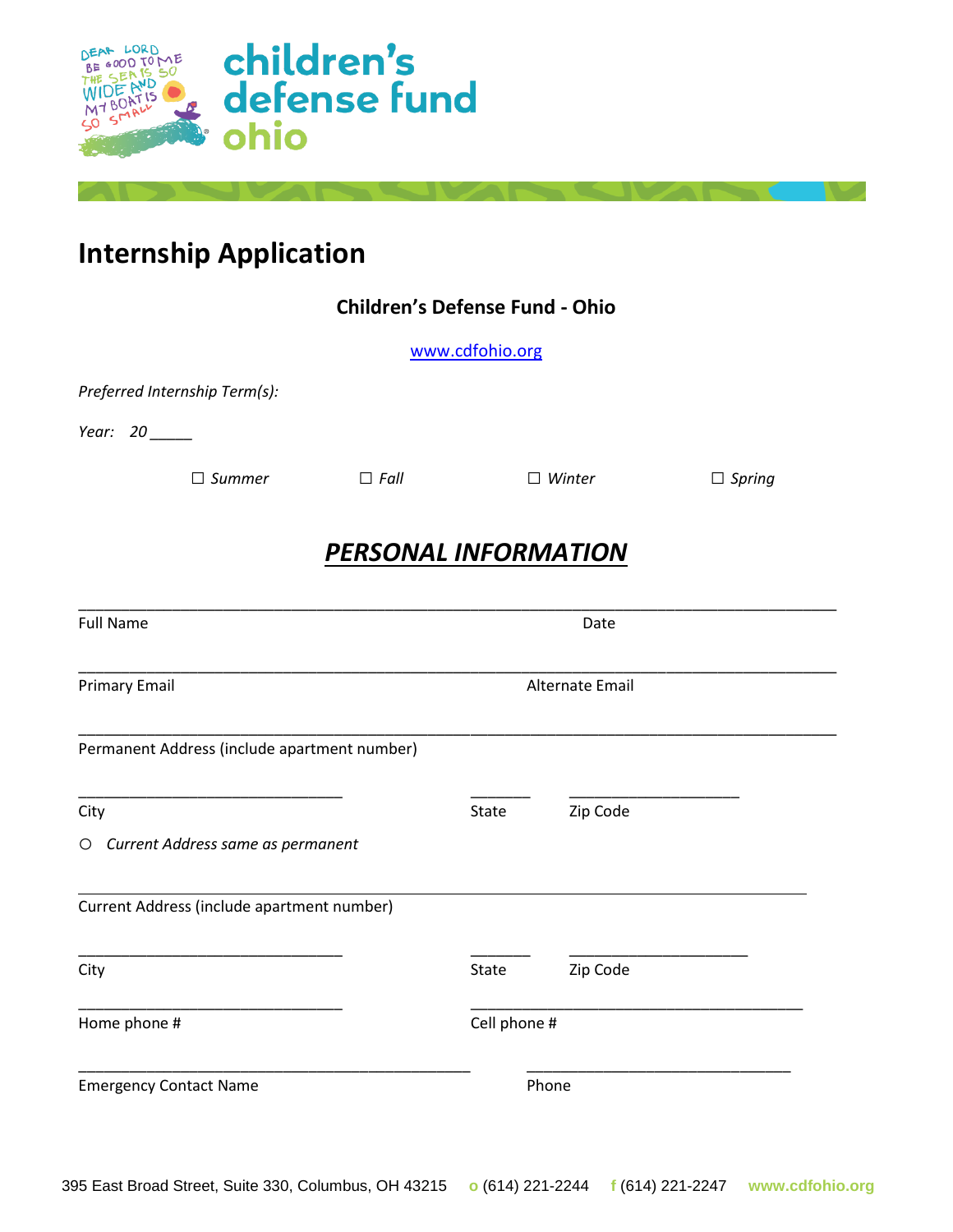## *EDUCATION*

| <b>Institution</b> | <b>Dates</b><br><b>Attended</b> | Degree/Major | <b>Graduation</b><br>Year |
|--------------------|---------------------------------|--------------|---------------------------|
|                    |                                 |              |                           |
|                    |                                 |              |                           |
|                    |                                 |              |                           |
|                    |                                 |              |                           |

### *INTERNSHIP INFORMATION*

*Please indicate, in order of preference, the areas/divisions in which you would like to intern.* 

*\_\_\_\_\_\_ Area One: Policy & Research*

*\_\_\_\_\_\_ Area Two: Youth and Leadership Development Programs*

*\_\_\_\_\_\_ Area Three: Communications & Outreach* 

*If you are not selected for one of your indicated preferences, would you like to be considered for an internship in another area/division? \_\_\_\_ Yes \_\_\_\_ No, I only want to be considered for the positions identified*

*Will you receive credit for your internship?*  $\Box$  Yes  $\Box$  No

*If yes, please tell us about any special requirements for your program.*

*Please indicate below if you would like to receive email communications from CDF, including our quarterly eNewsletter.* Yes No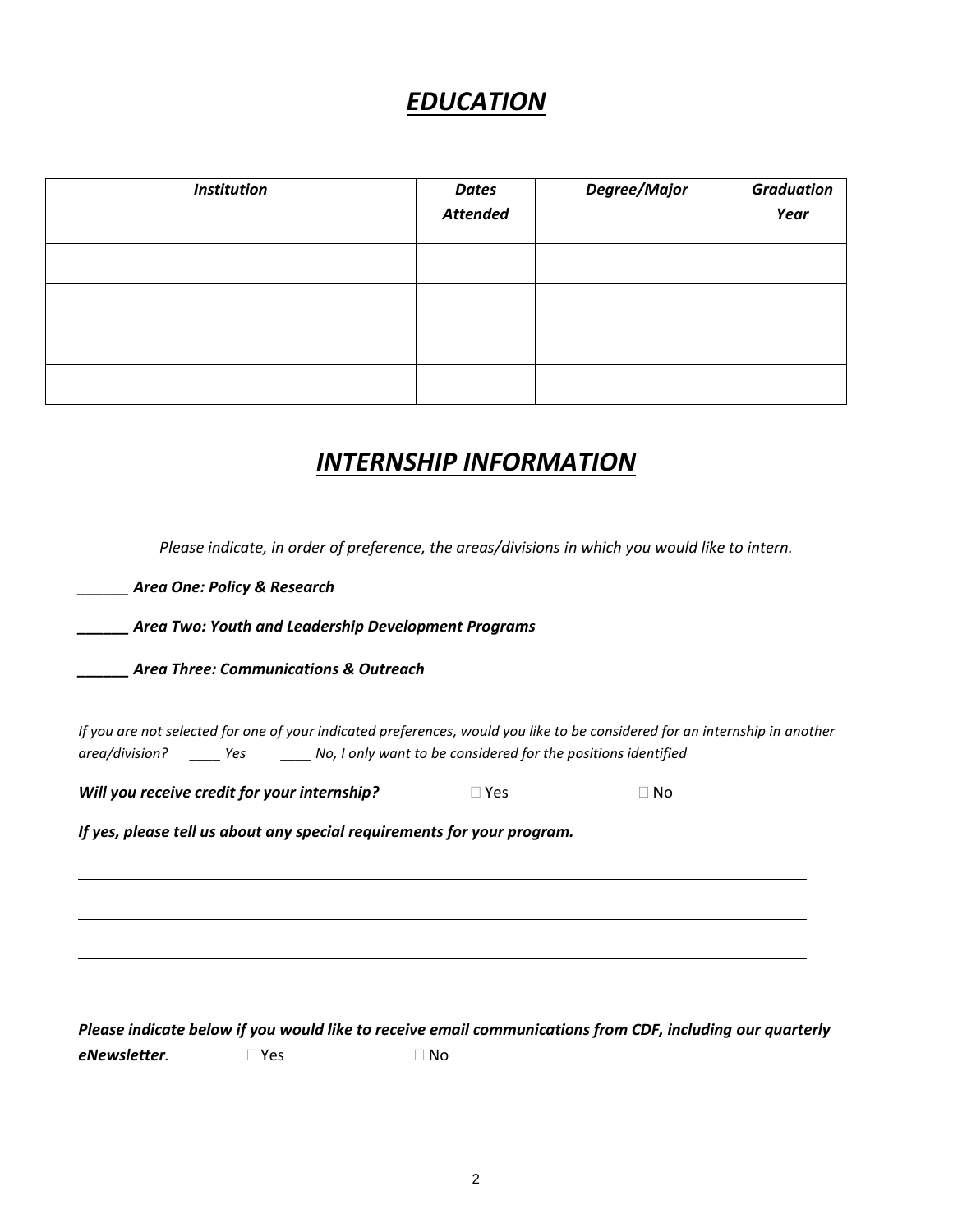#### *How did you learn of the internship opportunities at CDF?*

| College Career Center |  |  |  |
|-----------------------|--|--|--|
| Online Job Posting    |  |  |  |

\_\_\_ Current or Former CDF Staffer or Intern

- \_\_\_ CDF Publication or Website
- \_\_\_ Other: \_\_\_\_\_\_\_\_\_\_\_\_\_\_\_\_\_\_\_\_\_\_\_\_\_\_\_

## *SCHEDULE*

#### *Please check days available:*

|        | <b>Hours Available</b> |                      | <b>Hours Available</b> |
|--------|------------------------|----------------------|------------------------|
| Mon    |                        | Tues<br>$\mathbf{L}$ |                        |
| Wed    |                        | Thurs                |                        |
| Friday |                        |                      |                        |
|        |                        |                      |                        |

## *Additional Documents*

In addition to this application, make sure you include the following **required** documents. Incomplete applications will not be considered.

#### **Cover Letter**

Your cover letter should address:

- $\triangleright$  why you want to intern with the Children's Defense Fund-Ohio
- $\triangleright$  relevant skills, capabilities and traits

*Total number of hours available per week:* \_\_\_\_\_\_\_\_\_

- academic experience (i.e. research) relevant to an internship at CDF-Ohio
- $\triangleright$  work experience in, or passion for, children's issues and advocacy
- $\triangleright$  your post-internship plans and longer-term career or academic goals